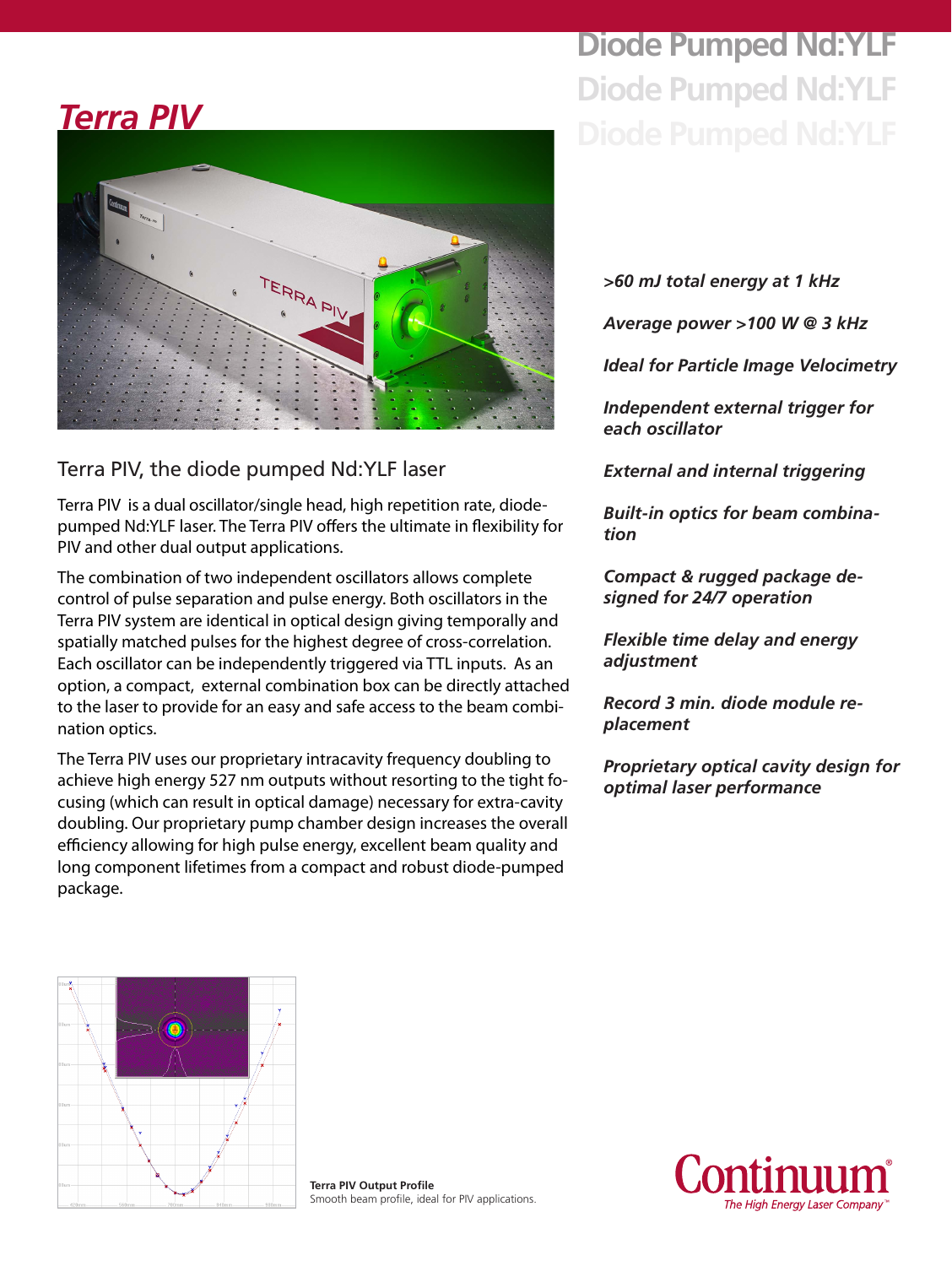## *Terra PIV Specifications*

| Description <sup>1</sup>                     | 527-100-M  | 527-80-M   | 527-60-M   | 527-40-M   |
|----------------------------------------------|------------|------------|------------|------------|
| Wavelength (nm)                              | 527        | 527        | 527        | 527        |
| Energy per Oscillator at 0.1-1 kHz (mJ)      | 30         | 25         | 20         | 15         |
| Total Pulse Energy at 0.1-1 kHz (mJ)         | 60         | 50         | 40         | 30         |
| Pulse Repetition Rate (kHz) <sup>2</sup>     | $0.1 - 10$ | $0.1 - 10$ | $0.1 - 10$ | $0.1 - 10$ |
| Average Power @ 3 kHz (W)                    | 100        | 80         | 60         | 40         |
| Pulsewidth (ns)                              | 210        | $<$ 230    | 250        | 270        |
| Pulse-to-Pulse Stability (% RMS)             | < 0.5      | < 0.5      | < 0.5      | < 0.5      |
| Beam Pointing Stability (urad)               | $25$       | $25$       | $<$ 25     | $<$ 25     |
| Beam Diameter at Output (mm) <sup>3, 4</sup> | 3.0        | 3.0        | 3.0        | 3.0        |
| Beam Quality (M <sup>2</sup> )               | $25$       | $25$       | $25$       | $25$       |
| Beam Divergence (mrad) <sup>4</sup>          | 8          | 8          | 8          | 8          |
| Time Jitter (ns RMS)                         | $<$ 3      | $<$ 3      | $<$ 3      | $<$ 3      |
| Polarization <sup>5</sup>                    | circular   | circular   | circular   | circular   |

#### Notes

1. All specifications at 1kHz uless otherwise noted

2. Single shot to 0.1 kHz available with external trigger

3. Typical measurement (±10%)

4. Measured at 13.5% level at output window

5. Cross-polarization available as option

As a part of our continuous improvement program, all specifications are subject to change without notice.

#### Advantages

Generation of Pulse Pairs

**Generation of Pulse Pairs** Flexible time delay adjustment



Two laser outputs synchronized to double the pulse energy and peak power, a) one laser output, b) a second laser output, and c) combined output.



Two laser outputs combined with an adjustable delay to double the pulse repetition rate, a) one laser output, b) a second laser output with delay, and c) combined laser output.